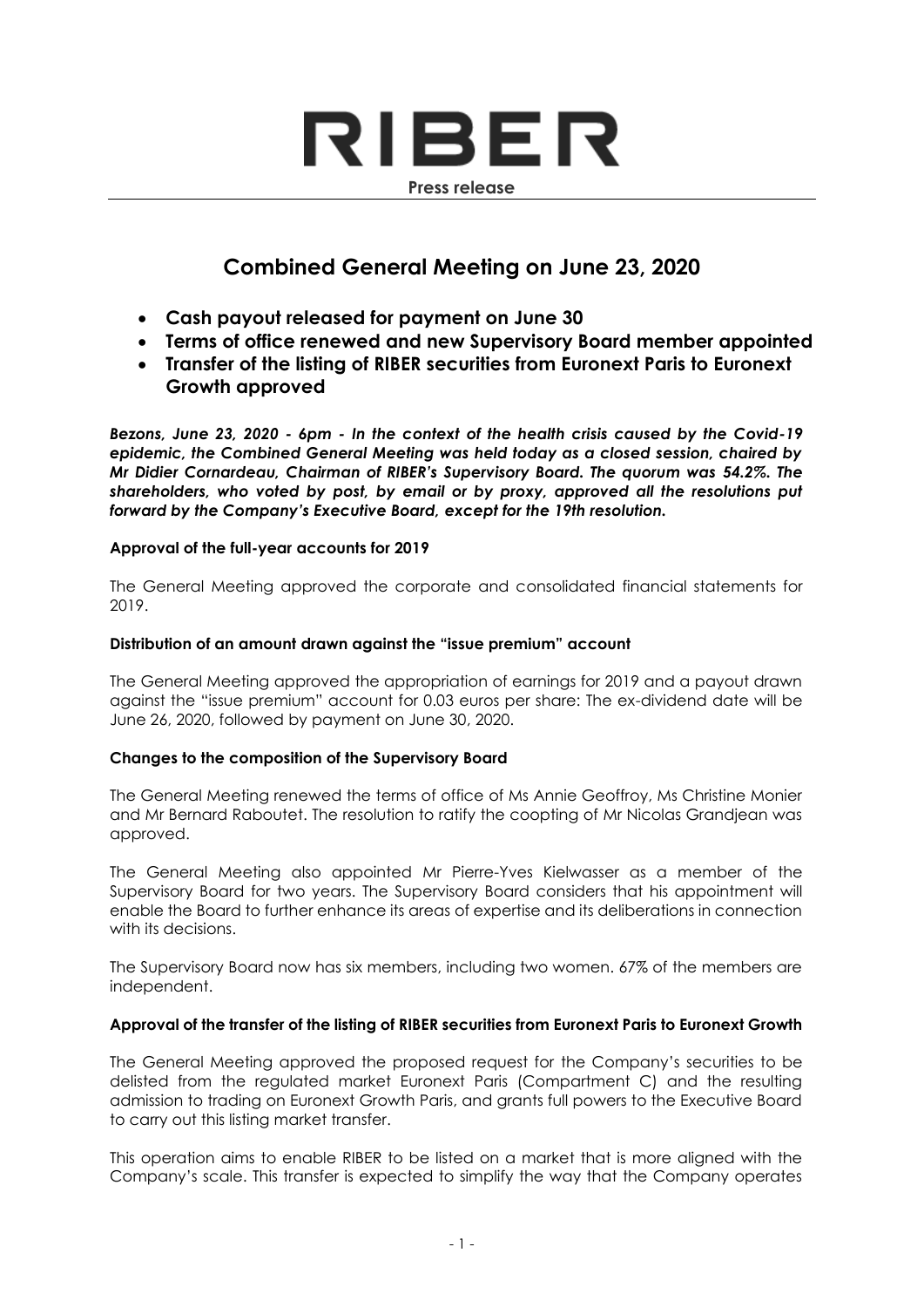and reduce its costs, while enabling it to continue to benefit from the advantages offered by the financial markets.

During its meeting following the General Meeting, the Executive Board decided to move forward with this transfer. Subject to approval by Euronext Paris SA, RIBER's shares will be listed on Euronext Growth Paris with an accelerated procedure for admission to trading for the Company's existing shares, without issuing any new shares.

RIBER's shares will be admitted to Euronext Growth Paris within a minimum timeframe of two months. A press release with further details on this request for admission is available on the French version of the Company's website.

#### **Other resolutions**

RIBER's shareholders adopted the other resolutions, which included:

- The compensation policy for the Company's corporate officers and Board members, as well as the amounts of individual compensation paid or awarded for 2019 to the members of the Executive Board;
- The authorization for the Executive Board to carry out transactions on the Company's shares;
- The authorization for the Executive Board to reduce the capital by canceling treasury stock held by the Company;
- The amendments to the articles of association relating to the functioning of the Supervisory Board, as well as changes to update and ensure the consistency of the Company's articles of association.

RIBER's shareholders rejected the 19<sup>th</sup> resolution relating to the fixing of the global annual compensation for the members of the Supervisory Board, as referred in article L.225-83 of the French Commercial Code.

#### **Supervisory Board's decisions following the General Meeting**

Following the General Meeting, the Supervisory Board met and confirmed the terms of office of Mr Didier Cornardeau as Chairman of the Company's Supervisory Board and renewed Mr Bernard Raboutet as Vice-Chairman.

The Supervisory Board redefined the composition of its committees. The Appointments and Compensation Committee now comprises Mr Didier Cornardeau, Mr Bernard Raboutet and Ms Christine Monier, its Chairwoman. The Audit Committee now comprises Mr Nicolas Grandjean, Mr Pierre-Yves Kielwasser and Ms Annie Geoffroy, its Chairwoman.

*The Company would like to thank the shareholders who took part in this General Meeting. The quorum conditions and detailed voting results are available on the French version of the Company's website at: www.riber.com / Investisseurs / Informations réglementées / Assemblées Générales.*

#### **Biography of the new Supervisory Board member**

With a master's from Institut Français de Gestion (IFAG), Mr Pierre-Yves Kielwasser, 34, is notably a manager of Ormylux SARL (Luxembourg) and a director of Ormyswiss SA (Switzerland) and TV8 Mont Blanc SA (France). The Kielwasser family group held 4,984,711 shares at May 31, 2020.